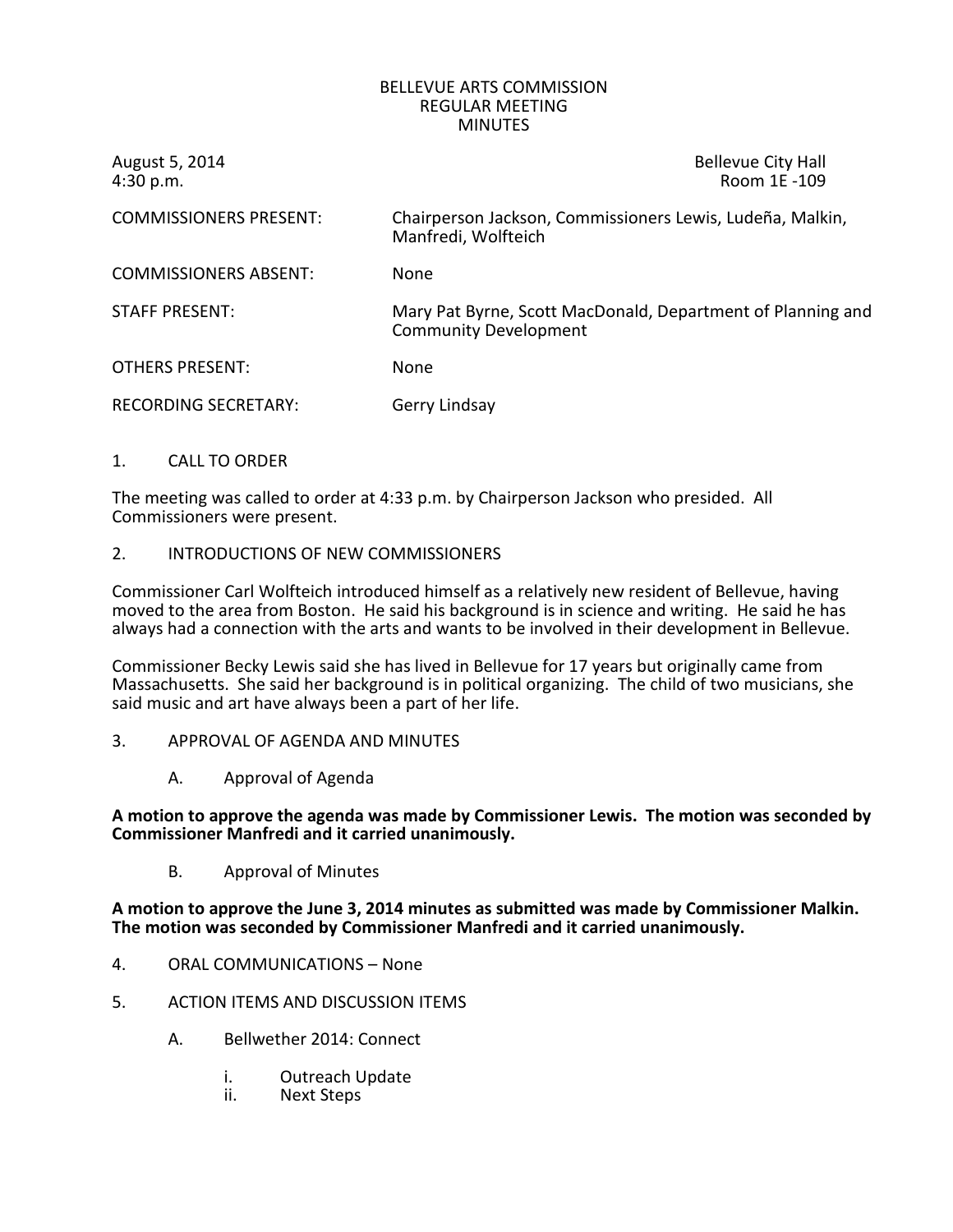Arts Specialist Mary Pat Byrne said the goals for the exhibition include artistic quality, great public outreach, and strong partnerships. She said those goals have each been reached with this year's exhibition.

Chair Jackson said opening night was wonderful. There was a good turnout of artists and they seemed very engaged. The music was excellent. Those who attended mingled, made connections, and talked about art. The food was good as well.

Ms. Byrne said one thing that seems different is the greater number of people viewing the art each day in the City Hall concourse than in the past. The same is true for the installations in the park where people can be seen viewing the works and talking about them. Overall, public involvement has been more pronounced this year than in the past.

Arts Program Assistant Scott MacDonald gave an overview of promotion efforts for Bellwether. He said Tanja Baumann, a professional public relations and marketing expert, was hired to support staff efforts promoting the exhibition. Ms. Baumann's background of working with the Bellevue Arts Museum and her connections with local arts groups and local media proved to be valuable. With her guidance and help there was more press coverage for the show than in years past, including a review by an art critic in the *Seattle Times* that was generally positive. Paid advertising covered a range of publications, online, print, and on air. Thanks to coaching from Commissioner Ludeña, staff posted frequently to Facebook and weekly post boosts were made as well. As a result, the number of "friends" has significantly increased as well as the reach of the posts.

Commissioner Ludeña commended staff on the great job done to promote the exhibition. He said he has seen advertisements for it everywhere in magazines and newspapers, and the Facebook page was very well done.

Mr. MacDonald said an mobile app called STQRY was used. People can scan the QR codes on signs for each art work to learn more about the works and the artists. It also allows people to view the exhibition remotely and includes gps map showing the location of each artwork. The data appears in the language programmed into the phone used to scan the codes. The app also generates reports on metrics such as usage, gender and age of users.

Ms. Byrne said past exhibitions have involved the use of Guide By Cell. STQRY is drawing more visits and is much more affordable.

Mr. MacDonald said the Neighborhood Outreach Program is promoting tours of the exhibition to neighborhood residents. The tours were first offered during the last exhibition and some eight tours were given. For the current exhibition, there have already been six tours given and more are scheduled. Ms. Byrne said she and Mr. MacDonald have served as the tour guides.

Mr. MacDonald said that when Ms. Baumann's contract finished in July she made some recommendations. One is to greatly increase the budget for paid advertising, at least doubling it.

Answering a question asked by Commissioner Malkin, Ms. Byrne said the number of entries received is always unpredictable; one year there may be too few and another year there are almost too many. Getting enough entries for the outdoor venues is always a challenge. During the next iteration of the exhibition, staff will take a closer look at how it reaches out for entries to ensure there will be more than enough. She went on to explain that in 2012 there were twelve large works strong enough to be chosen for the Downtown Park. This year, however, there weren't enough outdoor works to populate the park. The solution this year was to allow the jurors to invite artists to show work in the Park. Five additional artists were chosen as a result of this direct selection and all but one decided to make something new for the show. While this is exciting for the exhibition, it complicated the timeline and cost more money. Since the artists were invited, staff wanted to make sure that at least their costs were covered. As a result, there are some highly intriguing works in the Downtown Park this year. Some thought needs to be given on how this might be better integrated into the exhibition in the future if it is decided to try this method again.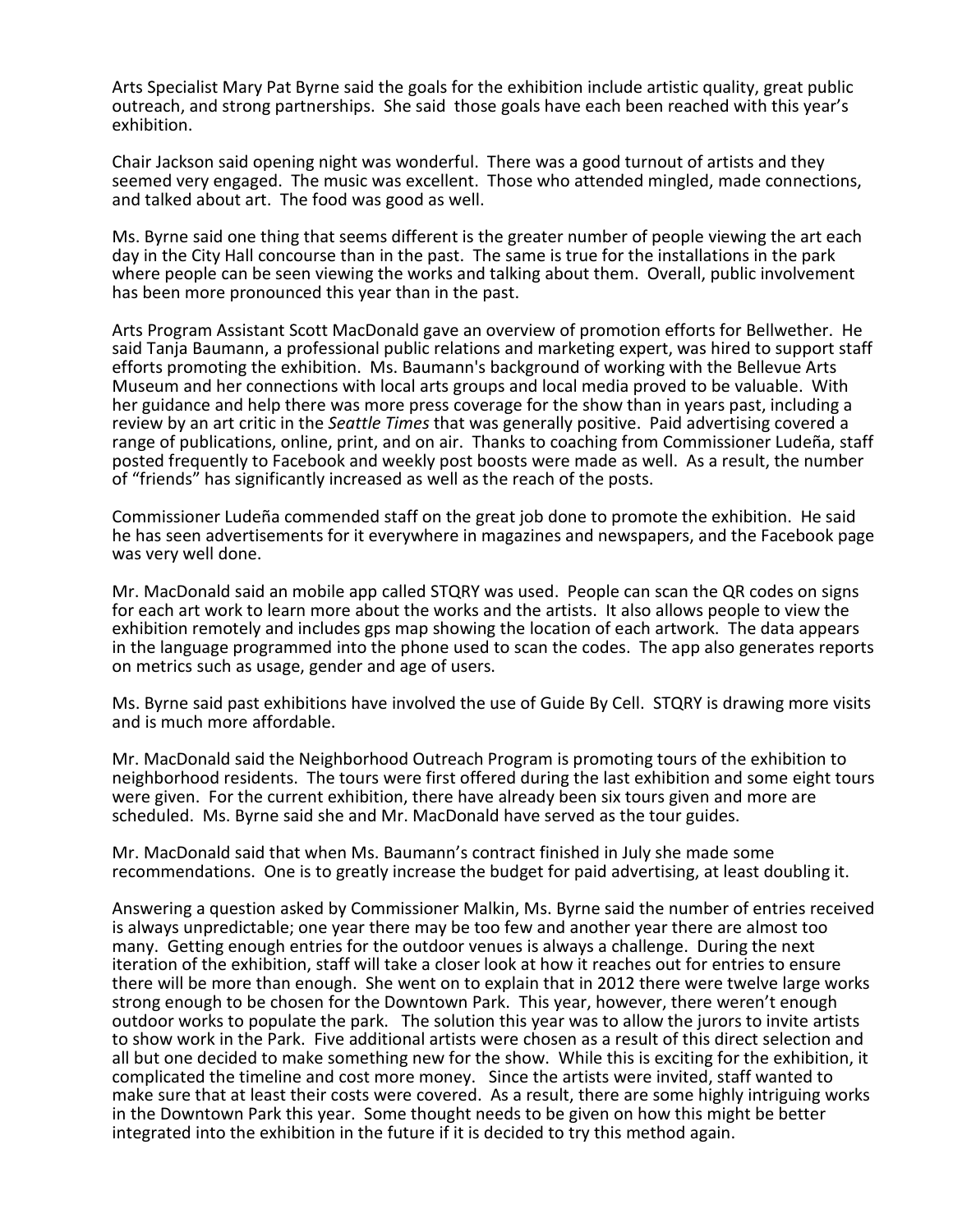## B. Cultural Demographic Survey Update

Ms. Byrne explained that the cultural demographic survey was started well over a year ago as a way of reaching out to the diverse artists known to be living and working in Bellevue and with whom the Commission had not yet come in contact. The survey is being conducted in partnership with the Parks & Community Services Department. An online survey was launched in several languages, notices were physically posted on bulletin boards around town, and focus groups were conducted by getting known artists to contact artists they knew. While contact was made with fewer people than hoped, some excellent outcomes have flowed from the process. Commissioner Ludeña participated in a focus group and from that contact he was encouraged to apply to become a Commissioner. The number of artists representing diverse cultures applying for special projects has increased significantly; where previously about a third of the special projects applications were from diverse organizations, during the most recent application period the total number of applications increased and more than half of them were from diverse cultures.

Ms. Byrne called attention to page 30 of the packet and the early feedback from the survey. She noted that while some of the comments relate to issues faced by artists from all backgrounds, others in fact relate specifically to people of different cultures on the Eastside.

In Seattle there are long-established networks of people from various cultures, but an equivalent does not exist on the Eastside. While there are foreign-language schools and human service agencies focused on specific populations, there is no organization on the Eastside offering a similarly full array of services directed toward particular a culture. As a result, immigrants arriving on the Eastside find it very difficult to plug in. Anything the Commission can do to help construct those networks will be a positive thing.

The survey results make it clear that artists want to meet each other regardless of their individual cultures. Many want to start cross-influencing each other, and clearly they all want to widen their audiences.

Ms. Byrne said she is working with Shelley Brittingham, Assistant Director for Parks & Community Services and SuJ'n Chon, the consultant on the final draft report. It should be ready for the Commission to review in October.

Commissioner Malkin asked if the report will become a tool for the work being done on the Cultural Compass. Ms. Byrne said it will. The survey was launched in response to the goal of encouraging work from diverse cultures.

## C. City/PACE Partnership, Arts Commission Role

Ms. Byrne explained that the Commission has been given an assignment from City Council. In February the Council officially responded to a request from the PACE board to partner with them by making a funding contribution toward constructing Tateuchi Center. In addition to funding, the board asked the Council to help raise public awareness of the project. Council issued a resolution to set up a framework for a process for the City and PACE to work together in advancing public and private efforts to secure Tateuchi Center as a public benefit for Bellevue and the Eastside. By May, both PACE and the City signed a Memorandum of Understanding (MOU) formalizing the process, and representatives of both parties began working together.

Ms. Byrne called attention to a printed chronology of the city's involvement in the development of a performing arts center going all the way back to 1973 when the Arts Commission was established. She suggested the documentation is a clear indication of how deep the city's and the community's involvement has been in considering a performing arts center.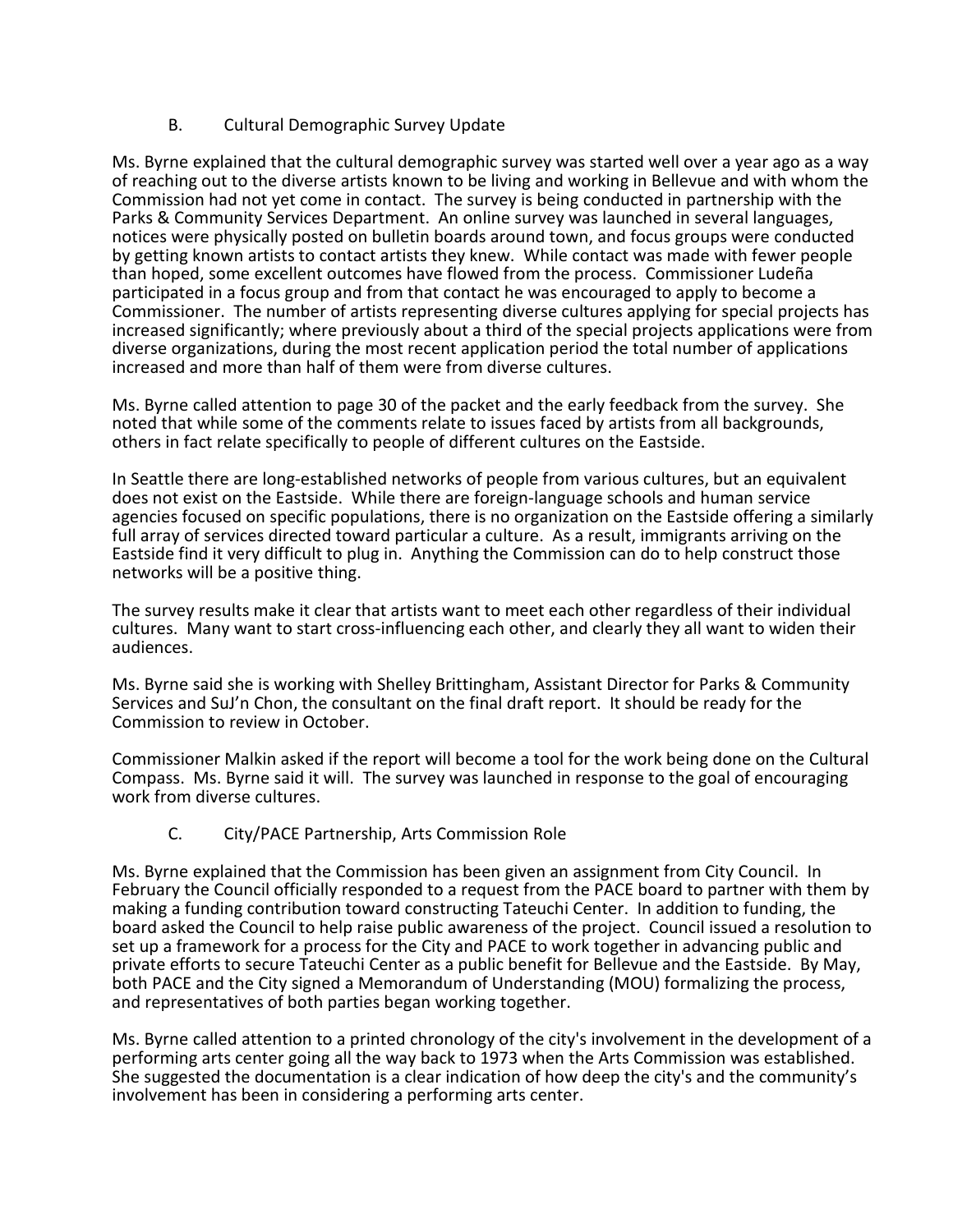The MOU sets out what each entity will do individually and collaboratively. The City is exploring legal and fiscal aspects of investing significant public funds in the project. A committee has been appointed to identify all funding and legal issues and options and to present them to City Council. A study session is set for October 20 at which Council will review the options and narrow the list; the hope is that City Council will provide direction to explore more deeply two or three of the options. Staff would return to Council in 2015 with its analysis, and Council would then use that information to help in making their decision.

Continuing, Ms. Byrne explained the commitments PACE made as part of the MOU. Additionally, Council wants to help raise awareness of what Tateuchi Center is and what it will bring to the community. Once informed, Council would like to find out what the community thinks about the city investing money in the project. To that end they want to see a robust community outreach effort launched, and they identified the Arts Commission as the convener for these neighborhood conversations.

Ms. Byrne described the initial plans for the presentation. The intent is to conduct the outreach meetings between September and December. All of the city's media outreach abilities will be utilized to get the word out. Articles will be included in *Lake to Lake*, *It's Your City*, *Neighborhood News*, and information will be posted to social media.

Noting that a public relations consultant was hired to market the sculpture exhibition, Commissioner Malkin asked if the outreach campaign could be marketed through a similar approach. Ms. Byrne said the question is a good one but will require some exploration before it can be answered.

Answering a question asked by Commissioner Manfredi, Ms. Byrne said PACE has raised \$65 million toward the fundraising goal of \$160 million. That amount includes construction cost between \$115 million and \$120 million, funds to cover initial operations until revenue begins to be generated, and setting up an endowment fund of at least \$10 million.

Commissioner Malkin said the presentation made to the Commission by Mr. Haynes included the fact that Eastside participation in Seattle arts events has markedly decreased due to traffic congestion. He suggested the public should be asked what their experience has been in that regard. Ms. Byrne agreed that asking the question could help people clarify things in their own minds.

Commissioner Malkin pointed out that meeting with the public to both promote PACE and find out what the public thinks about City investment could be somewhat awkward. Having a Commissioner note the Commission's and the Council's support for the project could open the door to criticism, but he agreed it will be a necessary part of the picture.

Ms. Byrne said the working committee has also identified the need to start working with the school district.

Commissioner Lewis proposed going to shopping centers like Crossroads and asking people to answer a few well-chosen questions. While true interaction between people would be limited, the approach could gather in a lot of information. Ms. Byrne suggested that asking people questions without first offering them some background could result in opinions based on misperceptions about the project.

Commissioner Malkin said it could be boiled down to "Would you support a performing arts center in the downtown?" and "Would you support the city supporting a performing arts center in the downtown?" The questions would not require a lot of background information and would elicit yes or no answers. Chair Jackson said the approach would generate some data but it would not be based on informed decisions. The education component is truly important and should not be overlooked.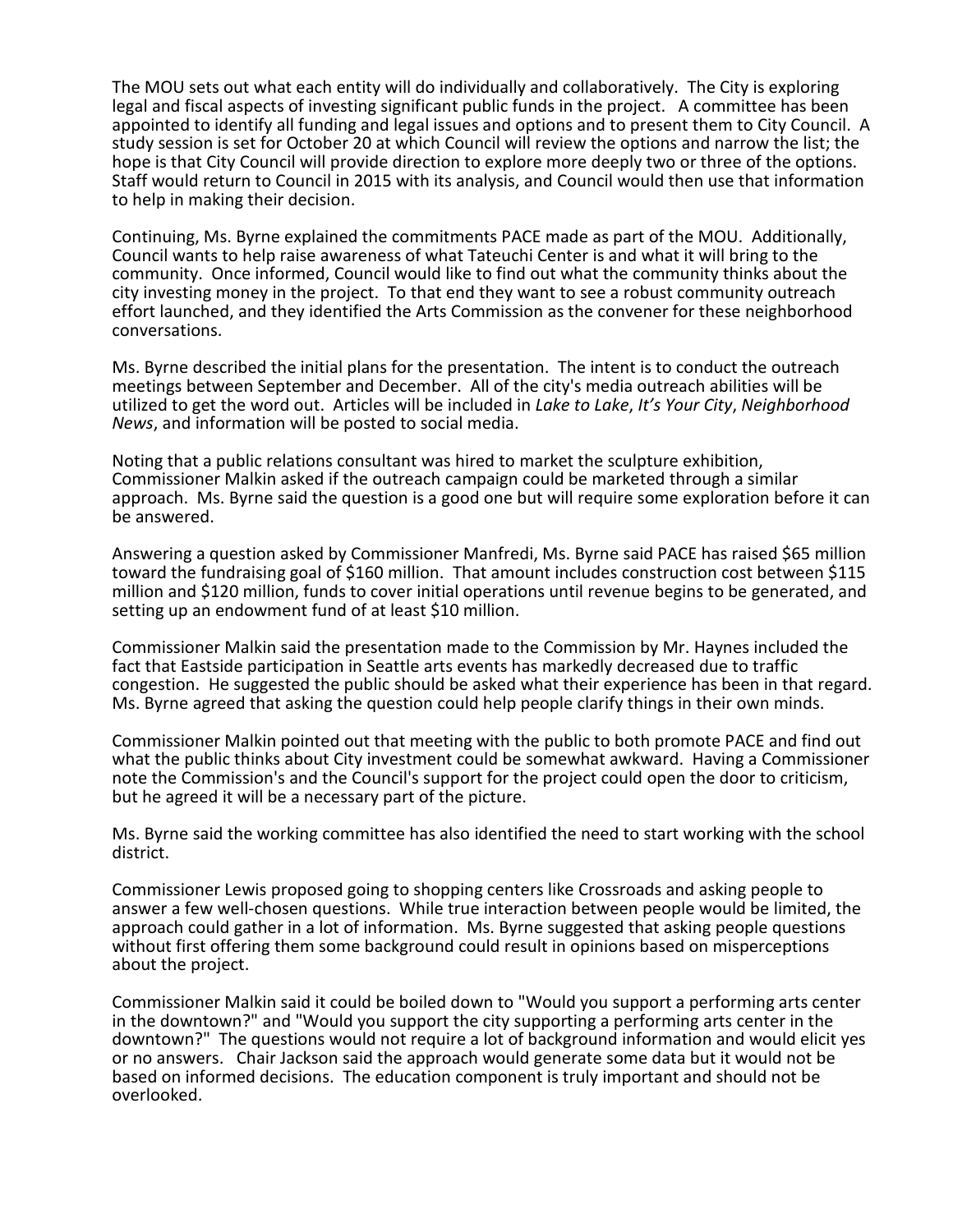Commissioner Ludeña said he would be comfortable attending meetings and talking with the public provided he had a clear idea of what the public benefit of having a performing arts center in the downtown will be. Ms. Byrne said Tateuchi Center is already under contract with the City to provide a range of public benefits. She said she would provide the list to the Commision. She is also working with the joint city/Tateuchi Center committee to develop more information on that as part of the outreach materials being developed. To a certain degree, it won't be possible to put together a comprehensive list without knowing how much the City might invest.

Answering a question asked by Commissioner Wolfteich, Ms. Byrne said many neighborhoods have associations that meet on a regular basis. There are several that are large and very well organized, including those in Bridle Trails, Lake Hills and Newport Hills. The intent is to get on the agenda of those meetings and many more just like them around the city. Clearly the process will be labor intensive and it cannot be expected that the same Commissioners will go to all the meetings.

Commissioner Malkin said he is a member of a neighborhood association that holds regular meetings, but only a fraction of the homeowners represented by the association actually show up. He asked if there could be a road show-in-a-box created that could simply be unpacked and shared with groups on those occasions where the principal players are not able to attend. Ms. Byrne said that would be a very good idea. Another approach would be to have a slide show anyone could look at on a website.

Chair Jackson said clearly the task will loom large on the Commission's plate for a while.

- 6. COMMISSION QUICK BUSINESS
	- A. Change September Meeting Date to Tuesday, September 9

There was consensus to make the change.

- 7. REPORTS
	- A. Commissioners' Committee and Lead Reports

Chair Jackson reported that the work of the Downtown Livability Initiative has wrapped up. The staff are working to create the final report that will be handed off to the Planning Commission for review and a recommendation to the Council. That process will involve public input and public hearings so a final decision by the Council will not occur for at least a year. Whether or not the arts will benefit from the incentive system will not be known until the calculations are made and the points system is determined.

Ms. Byrne said staff will track the process going forward and will at the appropriate times ask for presentations to be made to the Commission.

B. Project Updates from Staff

Ms. Byrne reported that for the last three years the Commission has partnered with the Bellevue Arts Museum to produce the "Lamppost Project." In this project, an artist is commissioned to create and install artwork on 27 lamp posts along NE6th (the Pedestrian Corridor) between Bellevue Way NE and 108<sup>th</sup> Ave. NE. This year the artist has created laser-cut wood panels and placed them on every facet of the lampposts. The panels are colorful, have fine detail and are very noticeable.

Ms. Byrne said the project is important to the one of the Public Art Program's three major goals: establishing a public art walk between City Hall and Meydenbauer Bay. The Lamppost Project fills in a crucial segment of the walk route beyond what Bellwether can do. The works are temporary and will stay up until October.